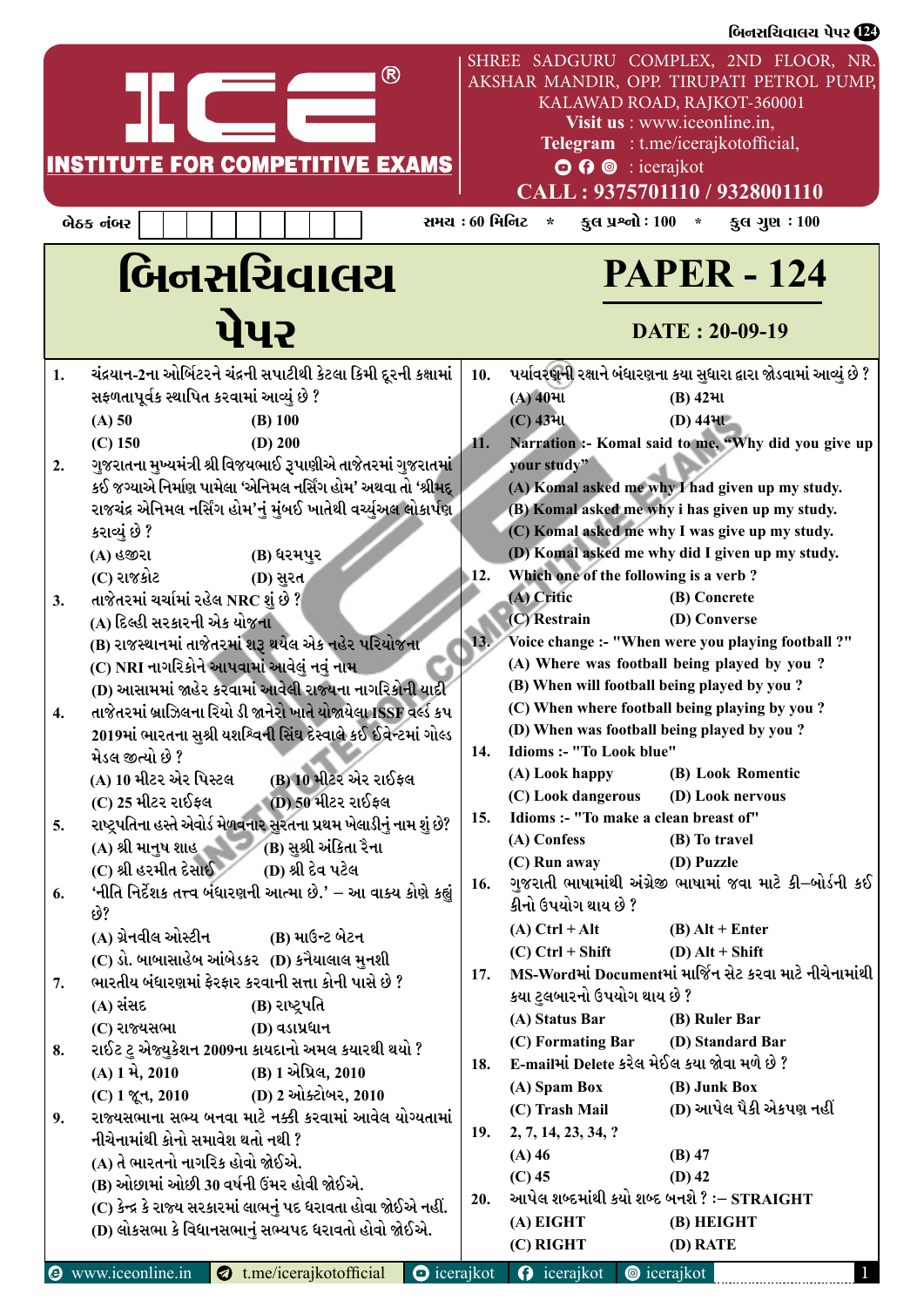## <u>બિનસચિવાલય પેપર છે?</u>

| 21. | 36 અને 84નો ગુ.સા.અ. કેટલો થાય ?                  |                                                                     | 36. |                                                               | પાવર પોઈન્ટમાં, પ્રેઝેન્ટેશનનું ________ વ્યુ ડિસ્પ્લેની બધી                      |
|-----|---------------------------------------------------|---------------------------------------------------------------------|-----|---------------------------------------------------------------|-----------------------------------------------------------------------------------|
|     | (A) 12<br>$(B)$ 2                                 | $(C)$ 6<br>$(D)$ 18                                                 |     | સ્લાઈડને એક થંબનેલના રૂપમાં પ્રદર્શિત કરે છે.                 |                                                                                   |
| 22. |                                                   | કોઈપણ Open Windowને Close કરવા માટે કઈ Keyનો ઉપયોગ                  |     | (A) સ્લાઈડ ડિઝાઈન (B) સ્લાઈડ શોર્ટર                           |                                                                                   |
|     | થાય છે ?                                          |                                                                     |     |                                                               |                                                                                   |
|     | (A) Ctrl + C (B) Ctrl + Z                         |                                                                     | 37. | નીચેનામાંથી કયું DBMSમાં એક સામાન્ય ફોર્મ નથી ?               |                                                                                   |
|     | (C) Ctrl + W (D) Ctrl + X                         |                                                                     |     | $(A)$ 1NF                                                     | $(B)$ 2NF                                                                         |
| 23. | સ્ક્રીન સેવરનો મિનીમમ ટાઈમ કેટલો હોય છે ?         |                                                                     |     | $(C)$ 3NF                                                     | $(D)$ 9NF                                                                         |
|     | (A) 1 મિનિટ (B) 1 સેકન્ડ                          |                                                                     | 38. | Wordમાં મેઈલ મર્જ ઓપ્શન કયા મેનુમાં આવે છે ?                  |                                                                                   |
|     | (C) $10 \text{ days}$ (D) $3600 \text{ days}$     |                                                                     |     | (A) Tools                                                     | (B) Insert                                                                        |
| 24. |                                                   | નીચેનામાંથી કયા કમ્પ્યૂટરને નોટબુક કમ્પ્યૂટર તરીકે પણ ઓળખવામાં      |     | $(C)$ File                                                    | (D) Data                                                                          |
|     | આવે છે ?                                          |                                                                     | 39. | બાઈનરી પદ્ધતિના જનક કોને માનવામાં આવે છે ?                    |                                                                                   |
|     | (A) લેપટોપ કમ્પ્યૂટર (B) મીની કમ્પ્યૂટર           |                                                                     |     | (A) ચાર્લ્સ બેબેઝ               (B) લાયન એક્ટન                |                                                                                   |
|     | (C) સુપર કમ્પ્યૂટર (D) મેઈનફ્રેમ કમ્પ્યૂટર        |                                                                     |     | (C) વોન ન્યુમેન                           (D) અગસ્ટા          |                                                                                   |
| 25. | M.S Excelમાં કેટલી હરોળ હોય છે ?                  |                                                                     | 40. |                                                               | હથેળીમાં સમાય શકે તેવું કમ્પ્યૂટર __________ તરીકે ઓળખાય.                         |
|     | (A) 646                                           | $(B)$ 256                                                           |     | (A) લેપટોપ (B) પામ ટોપ                                        |                                                                                   |
|     | $(C)$ 65536                                       | (D) $65526$                                                         |     | (C) ડેસ્ક ટોપ                             (D) સુપર કોમ્પ્યૂટર |                                                                                   |
| 26. |                                                   | કોઈ રાજકીય પક્ષે રાષ્ટ્રકક્ષાના રાજકીય પક્ષ તરીકે માન્યતા મેળવવા    | 41. |                                                               | ભારતના બંધારણમાં "સંઘ અને રાજ્યો હેઠળની સેવાઓ" બાબતની                             |
|     |                                                   | ઓછામાં ઓછા કેટલા રાજ્યોમાં બહુમતી મેળવેલ હોવી જોઈએ ?                |     | જોગવાઈ કયા ભાગ (Part)માં દર્શાવેલ છે ?                        |                                                                                   |
|     | $(A)$ 4<br>$(B)$ 5                                | $(C)$ 3<br>$(D)$ 6                                                  |     | $(A) 13$ $(B) 14$                                             | (C) 15<br>$(D)$ 16                                                                |
| 27. |                                                   | બંધારણની કઈ અનુસૂચિ ઘણા રાજ્યોમાં અનુસૂચિત વિસ્તારોના               | 42. |                                                               | માહિતીના અધિકાર હેઠળ કમિશનને આપવામાં આવેલ અધિકારો                                 |
|     |                                                   | વહીવટ અને નિયમન માટેની ખાસ જોગવાઈઓને લગતી છે ?                      |     |                                                               | અને તેના કાર્યો અંગેની વિગતો કઈ કલમમાં જણાવેલ છે ?                                |
|     |                                                   |                                                                     |     | (A) 17 (B) 18 (C) 19 (D) 16                                   |                                                                                   |
|     |                                                   |                                                                     | 43. |                                                               | કોઈ કાયદાના કે હકીકતના કોઈ પ્રશ્ન અંગે ઉચ્ચતમ ન્યાયાલય સાથે                       |
| 28. |                                                   | ભારતીય બંધારણ મુજબ નાગરિકોની મૂળભૂત ફરજો કઈ છે ?                    |     |                                                               | વિચારવિનિમય કરવાની સત્તા રાષ્ટ્રપતિને ભારતના સંવિધાનમાં કયા                       |
|     | 1. મિશ્રિત સંસ્કૃતિની સમૂહ વિરાસતનું રક્ષણ કરવું. |                                                                     |     | અનુચ્છેદ હેઠળ મળેલ છે ?                                       |                                                                                   |
|     |                                                   | 2. વ્યક્તિગત અને સામૂહિક કાર્ય ક્ષેત્રોમાં ઉત્કૃષ્ટતા માટે પ્રયત્ન. |     | (A) અનુચ્છેદ <b>−14</b> 0                                     | (B) અનુચ્છેદ−141                                                                  |
|     | 3.  સામાજિક ન્યાયથી નબળા વર્ગનું રક્ષણ કરવું.     |                                                                     |     | (C) અનુચ્છેદ–142 (D) અનુચ્છેદ–143                             |                                                                                   |
|     |                                                   | 4.  મનોવૈજ્ઞાનિક માનસિક અને શોધન ભાવવાનો વિકાસ                      | 44. |                                                               | સર્વોચ્ચ અદાલત ભારત સરકાર અને એક કે વધુ રાજ્યો વચ્ચેનો                            |
|     | (A) માત્ર 1, 3 અને 4 (B) માત્ર 2                  |                                                                     |     | વિવાદ ચલાવી શકે છે. આ તેની કઈ હકુમત કહેવાય ?                  |                                                                                   |
|     | (C) માત્ર 1 અને 2 (D) 1, 2, 3 અને 4               |                                                                     |     |                                                               | (A) મૌલિક હકુમત (B) સલાહકારી હકુમત                                                |
| 29. | ગુજરાત વિધાનસભાની પ્રથમ બેઠક કયારે મળી હતી ?      |                                                                     |     |                                                               | (C) અપિલિય હકુમત (D) ઉપરોક્ત એકપણ નહીં                                            |
|     | (A) 19 ઓગસ્ટ, 1960                                | (B) 17 ઓગસ્ટ, 1961                                                  | 45. |                                                               | જાહેર હિતના મુકદમાની પ્રણાલી ભારતમાં નીચેના પૈકી કઈ પ્રક્રિયા                     |
|     | (C) 18 ઓગસ્ટ, 1960                                | (D) 18 ઓગસ્ટ, 1961                                                  |     | દ્વારા દાખલ કરવામાં આવી છે ?                                  |                                                                                   |
| 30. |                                                   | બંધારણ અનુસાર કેન્દ્રીય સરકાર અનેક પ્રકારના કર એકત્ર કરે છે. જેને   |     | (A) બંધારણીય સુધારા દ્વારા                                    | (B) અદાલતી પ્રક્રિયા દ્વારા                                                       |
|     |                                                   | રાજ્ય સરકાર સાથે વહેંચણી કરવી પડે છે. આ કરોમાં રાજ્યનો હિસ્સો       |     | (C) રાજકીય પક્ષો દ્વારા                                       | (D) સંસદીય અધિનિયમ દ્વારા                                                         |
|     |                                                   | નિશ્ચિત કરવાનો બંધારણીય અધિકાર કોને આપવામાં આવ્યો છે?               | 46. |                                                               | ગુજરાતમાં ગુપ્તશાસનની શરૂઆત કયા રાજાએ કરી હતી ?                                   |
|     | (A) નાણાં પંચ                                     | (B) કેન્દ્રીય નાણામંત્રી                                            |     | (A) ચંદ્રગુપ્ત બીજો                                           | (B) રામ ગુપ્ત                                                                     |
|     | (C) યોજના પંચ                                     | (D) કેન્દ્રીય મંત્રીમંડળ દ્વારા                                     |     | (C) સમૂદ્રગુપ્ત                                               | (D) ચંદ્રગુપ્ત પ્રથમ<br>જૂનાગઢને કયા દિવસે સંપૂર્ણપણે આઝાદ કરી ભારત સાથે જોડવામાં |
| 31. | વિરુદ્ઘાર્થી શબ્દ શોધો ઃ– કૌતુકપ્રિય              |                                                                     | 47. |                                                               |                                                                                   |
|     | (A) સૌષ્ઠવપ્રિય                                   | (B) અનુષ્ઠપ્રિય                                                     |     | આવ્યું હતું ?<br>(A) 9 નવેમ્બર, 1947                          | (B) 9 સપ્ટેમ્બર, 1947                                                             |
|     | (C) વાયાળુપ્રિય                                   | (D) બાલપ્રિય                                                        |     | (C) 9 નવેમ્બર, 1948                                           | (D) 9 સપ્ટેમ્બર, 1948                                                             |
| 32. | સાચી જોડણી શોધો.                                  |                                                                     |     |                                                               | અકબરે સૌપ્રથમ વાર દરિયો ગુજરાતના કયા સ્થળે જાયો હતો ?                             |
|     | (A) ર્નિવાણ                                       | (B) નીંવાણ                                                          | 48. | (A) ખંભાત                                                     |                                                                                   |
|     | (C) નિર્વાણ                                       | (D) નીર્વાણ                                                         |     | (C) દ્વારકા                                                   | (B) સુરત<br>(D) નવલખી                                                             |
| 33. | સંધિ જોડો :– નામ + આવલિ                           |                                                                     | 49. | રાજકોટ શહેરની સ્થાપના કોણે કરી હતી ?                          |                                                                                   |
|     | (A) નામાવલિ                                       | (B) નામઅવલિ                                                         |     | (A) વાધજી ઠાકર                                                | (B) વિભોજા ઝાલા                                                                   |
|     | (C) નામાવલી                                       | (D) નામઆવલી                                                         |     | (C) વિભોજી જાડેજા                                             | (D) મહારાવ લખપતજી                                                                 |
| 34. | સમાસ ઓળખાવો :– ચીંથરેહાલ                          |                                                                     | 50. |                                                               | વિનોદ કિનારીવાલાની ખાંભીનું ઉદઘાટન કોણે કર્યું હતું ?                             |
|     | (A) બહુવ્રીહિ                                     | $(B)$ ઉપપદ                                                          |     | (A) રવિશંકર મહારાજ                                            | (B) જયપ્રકાશ નારાયણ                                                               |
|     | $(C)$ and                                         | (D) કર્મધારય                                                        |     | (C) ઈન્દુલાલ યાજ્ઞિક                                          | (D) ઉપરનામાંથી એકપણ નહીં                                                          |
| 35. |                                                   | શબ્દસમૂહ માટે એક શબ્દ આપો :– 'આયાસ કે પ્રયત્ન વિના'                 | 51. |                                                               | અંગ્રેજો સામે ઝઝૂમનાર જોધા માણેકનું અવસાન કયા થયું હતું ?                         |
|     | (A) અનાયાસ                                        | (B) અર્ધનિમીલિત                                                     |     | (A) ધ્રોલ                                                     | (B) ગીરના જંગલમાં                                                                 |
|     | (C) મહેનત વગરનું                                  | (D) પડતપવું                                                         |     |                                                               | (D) ખંભાળામાં                                                                     |
|     |                                                   |                                                                     |     | $(C)$ દ્વારકા                                                 |                                                                                   |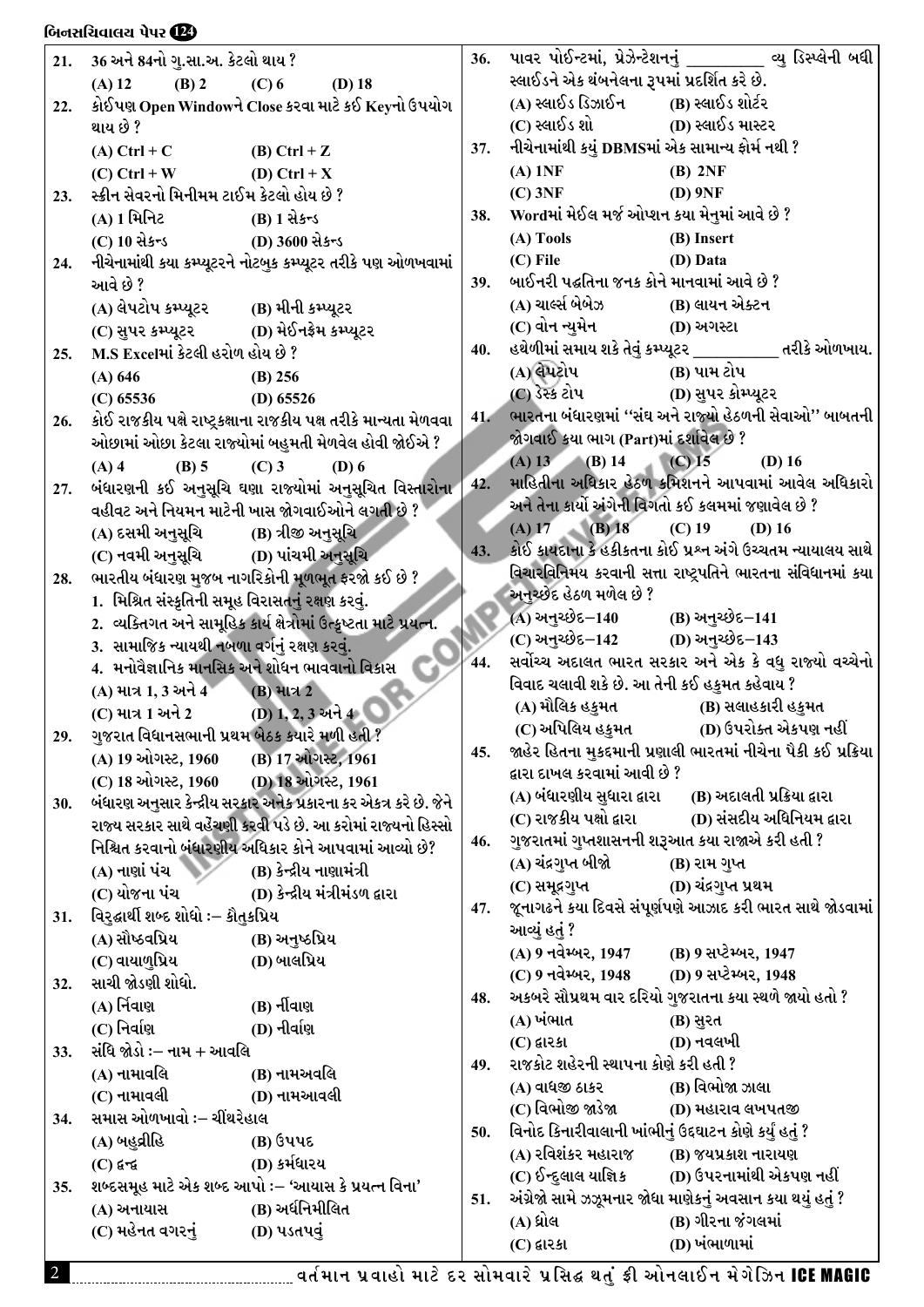## $\alpha$  . The contract of the contract of the contract of the contract of the contract of the contract of the contract of the contract of the contract of the contract of the contract of the contract of the contract of the c

| 52. |                                               | અમદાવાદમાં આઝાદીની લડત વખતે 'શહેર સૂબા' થવાનું બહુમાન              |                     | 68. | એક પરીક્ષામાં પાસ થવાનું ધોરણ 50% છે. એક વિદ્યાર્થી 118 ગુણ                            |
|-----|-----------------------------------------------|--------------------------------------------------------------------|---------------------|-----|----------------------------------------------------------------------------------------|
|     | કોને મળ્યું હતું ?                            |                                                                    |                     |     | મેળવે અને 32 ગુણથી નાપાસ છે તો પરીક્ષાના કુલ ગુણ કેટલા હશે?                            |
|     |                                               |                                                                    |                     |     | (A) 250<br>(B) 300<br>$(C)$ 400<br>$(D)$ 200                                           |
|     |                                               |                                                                    |                     | 69. | 0.0036નું વર્ગમૂળ કેટલું ?                                                             |
| 53. | કઈ ધાતુ ઉષ્માની મંદવાહક છે ?                  |                                                                    |                     |     | $(B)$ 0.06<br>$(A)$ 0.6<br>$(C)$ 0.006<br>$(D)$ 0.36                                   |
|     | (A) એલ્યુમિનિયમ                               | (B) લેડ                                                            |                     | 70. | હાલમાં પિતાની ઉંમર પુત્ર કરતા ચાર ગણી છે. પાંચ વર્ષ પછી તે ત્રણ                        |
|     | (C) કોપર                                      | (D) સિલ્વર                                                         |                     |     | ગણી થશે તો પુત્રની હાલની ઉંમર કેટલી હશે ?                                              |
| 54. |                                               | તાપમાનમાં વધારો કરતા પદાર્થોમાં શો ફેરફાર થાય છે ?                 |                     |     | (A) 10 વર્ષ<br>(B) 15 વર્ષ                                                             |
|     | (A) કદ વધે છે.                                | (B) કદ ઘટ છે.                                                      |                     |     | (C) 13 વર્ષ<br>(D) 25 વર્ષ                                                             |
|     | (C) વજન ઘટે છે. (D) વજન વધે છે.               |                                                                    |                     | 71. | of this book is your favourite one?                                                    |
| 55. | મોહસ્કેલનો ઉપયોગ શું નક્કી કરવા માટે થાય છે ? |                                                                    |                     |     | (B) Which<br>$(A)$ Why                                                                 |
|     | (A) પદાર્થની તેજસ્વીતા (B) પ્રવાહી સ્નિગ્ધતા  |                                                                    |                     |     | (C) Whose<br>(D) What                                                                  |
|     | (C) ખનિજોની કઠિનતા                            | (D) ખનિજની સ્થિતિસ્થાપકતા                                          |                     | 72. | Sir, this is the ____________ price I can take.                                        |
| 56. | Idioms :- By Fits and Starts.                 |                                                                    |                     |     | (A) least<br>(B) littlest                                                              |
|     | (A) Finally                                   | (B) Hastily                                                        |                     |     | (C) most little<br>(D) little                                                          |
|     | (C) Irregularly                               | (D) Impulsively                                                    |                     | 73. | My hour has come, thought he "Let me meet death live                                   |
| 57. | <b>Antonyms :- Crooked</b>                    |                                                                    |                     |     | a man".                                                                                |
|     | (A) Honest                                    | (B) Honorable                                                      |                     |     | (A) He thought his hour had come and he can meet                                       |
|     | (C) Unpleasent                                | (D) Sincare                                                        |                     |     | death like a man.                                                                      |
| 58. |                                               | Change the voice :- Why did he deprive you of the                  |                     |     | (B) He thought his hour had come and he should meet                                    |
|     | membership?                                   |                                                                    |                     |     | death like a man.                                                                      |
|     |                                               | (A) Why you were deprived of the membership?                       |                     |     | (C) He thought that his hour has come and he will meet                                 |
|     |                                               | (B) Why were you deprived of his membership by him?                |                     |     | death like a man.                                                                      |
|     |                                               | (C) Why were he deprived of his membership?                        |                     |     | (D) He thought his hour has come and he should meet                                    |
|     |                                               | (D) Why were you deprived of your membership by him?               |                     |     | death like a man.                                                                      |
| 59. | <b>Idioms :- To mince matters</b>             |                                                                    |                     |     | 74. Silpa gave me a pen i liked __________ pen.                                        |
|     | (A) To Concele facts                          | (B) To say someting mildly                                         |                     |     | $(C)$ A<br>$(A)$ an<br>$(B)$ is<br>$(D)$ the                                           |
|     |                                               | (C) Mix everything together (D) To be very modest                  |                     | 75. | She out five minutes ago.                                                              |
| 60. | How did these things come                     |                                                                    |                     |     | (A) had gone<br>(B) has gone                                                           |
|     | (A) about                                     | $(B)$ into                                                         |                     |     | $(C)$ went<br>(D) was gone                                                             |
| 61. | $(C)$ at                                      | (D) down<br>બજેટ શબ્દનો સૌપ્રથમ પ્રયોગ કયારે થયો હોવાનું મનાય છે ? |                     | 76. | ગર્વમેન્ટ ઓફ ઈન્ડિયા એકટ (1858)ની જોગવાઈઓ બાબતે નીચેના                                 |
|     | (A) ઈ.સ. 1772                                 | (B) ઈ.સ. $1771$                                                    |                     |     | પૈકી કયું સાચું છે?                                                                    |
|     | (C) ઈ.સ. 1773                                 | (D) ઈ.સ. 1770                                                      |                     |     | (A) બોર્ડ ઓફ કંટ્રોલ અને કોર્ટ ઓફ ડાયરેકટરની નાબૂદી દ્વારા બેવડી  <br>સત્તાનો અંત થયો. |
| 62. |                                               | ગ્રામ પંચાયતમાં સ્થાનિક કક્ષાએ ન્યાયિક પ્રક્રિયા પૂરી કરવા માટે    |                     |     | (B) બંગાળ માટે નવીન વિધાન પરિષદોની રચના માટે જોગવાઈ પણ                                 |
|     |                                               | ચૂંટવામાં આવતા સમાધાન પંચની રચના કોના થકી થાય છે ?                 |                     |     | કરવામાં આવી.                                                                           |
|     |                                               | (A) જિલ્લા અદાલત (B) રાજ્યની વડી અદાલત                             |                     |     | (C) A અને B બંને                                                                       |
|     |                                               | (C) સ્થાનિક અદાલત (D) ગ્રામ કે નગર પંચાયત                          |                     |     | (D) એકપણ નહીં                                                                          |
| 63. | કયા દેશમાં બહુલક્ષી બજેટની પ્રથા અમલમાં છે ?  |                                                                    |                     | 77. | નીચેનામાંથી કયુ કથન સાચું છે?                                                          |
|     | (A) ચીન                                       | (B) અમેરિકા                                                        |                     |     | રાજયસભાના સભાપતિ તથા ઉપસભાપતિ તે સંસદના સભ્ય<br>1.                                     |
|     | (C) જાપાન                                     | (D) ई। न्स                                                         |                     |     | હોતા નથી.                                                                              |
| 64. |                                               | ગ્યુલિક અને ઉર્વિક જાહેર વહીવટ માટે કયો સિદ્ધાંત આપે છે ?          |                     |     | 2. રાષ્ટ્રપતિની ચૂંટણીમાં સંસદના બંને સંદનોને નિયુકત સભ્યોને                           |
|     | (A) રજૂઆત                                     | (B) નાણાં વ્યવસ્થા                                                 |                     |     | મતદાનનો કોઈ અધિકાર હોતો નથી. તેમને ઉપરાષ્ટ્રપતિની                                      |
|     |                                               | $(C)$ A અને B બંને $(D)$ A અને B માંથી એકપણ નહીં                   |                     |     | ચૂંટણીમાં મતદાનનો અધિકાર છે.                                                           |
| 65. |                                               | જાહેર વહીવટના આરંભના તબક્કામાં કયો મુદ્દો મહત્ત્વનો હતો ?          |                     |     | (A) માત્ર 1<br>$(B)$ માત્ર 2                                                           |
|     | (A) વહીવટ અને રાજકારણને અલગ પાડવા             |                                                                    |                     |     | (C) 1 અને 2 બંને<br>(D) એકપણ નહિ                                                       |
|     | (B) સંગઠન અને સંચાલનને જૂદા પાડવા             |                                                                    |                     | 78. | સંસદની બેઠક વર્ષમાં ઓછામાં ઓછી કેટલીવાર મળવી જોઈએ ?                                    |
|     | (C) રાજ્ય અને સરકારને અલગ કરવા                |                                                                    |                     |     | (A) એક વાર<br>(B) બે વાર                                                               |
|     | (D) વહીવટ એ વિજ્ઞાન નથી                       |                                                                    |                     |     | (C) ત્રણ વાર<br>(D) ચાર વાર                                                            |
| 66. |                                               | કયો રોગ 'શાહી રોગ' (Royal Disease) તરીકે જાણીતો છે ?               |                     | 79. | રાષ્ટ્રપતિની ચૂંટણીમાં ઉમેદવાર કેટલા ભાગના મત ન મેળવી શકે તો                           |
|     | (A) સિકલ સેલ્ડ એનેમિયા (B) અણઝાયમર            |                                                                    |                     |     | તેની ડિપોઝીટ જપ્ત થાય છે ?                                                             |
|     | (C) હીમોફીલિયા                                | (D) રંગ અંધત્વ                                                     |                     |     | $(A)$ 1/5<br>(B) $1/6$<br>$(C)$ 1/3<br>$(D)$ 1/4                                       |
| 67. | વાતાવરણમાં આર્ગોન વાયુનું પ્રમાણ કેટલું છે ?  |                                                                    |                     | 80. | સમાસ ઓળખાવો :– નખશિખ                                                                   |
|     | $(A)$ 0.03%                                   | (B) $0.93\%$                                                       |                     |     | (B) બહુવ્રીહિ<br>(A) તત્પુરષ                                                           |
|     | $(C)$ 0.07%                                   | (D) $0.0003\%$                                                     |                     |     | (D) મધ્યમપદલોપી<br>$(C)$ દિગુ                                                          |
| ☺   | www.iceonline.in                              | t.me/icerajkotofficial                                             | $\bullet$ icerajkot |     | icerajkot $\bullet$ icerajkot<br>$\Omega$<br>$\mathbf{3}$                              |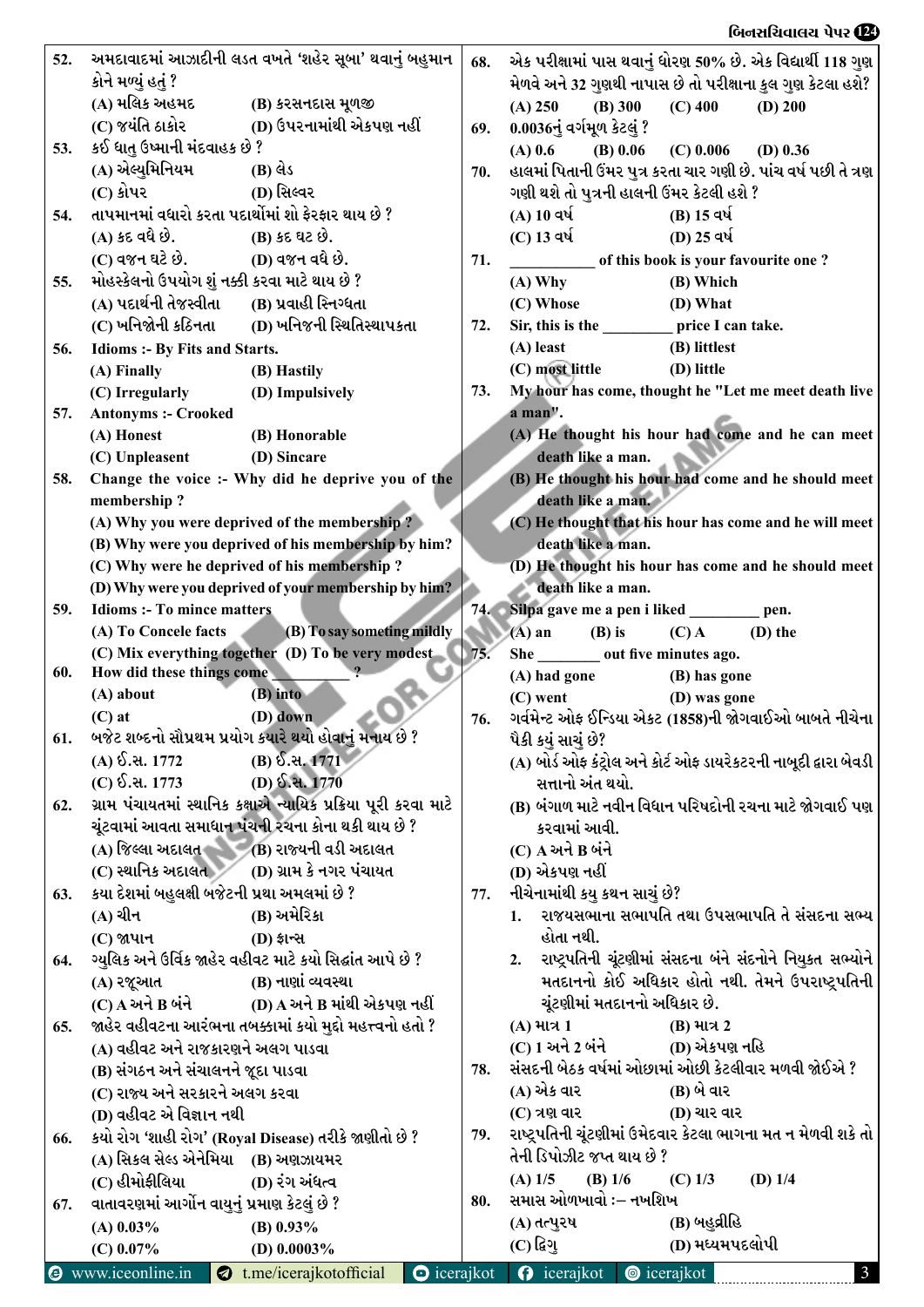|     | ששמעש זינ                                 |                                                                                                 |     |                                                   |                                                                   |
|-----|-------------------------------------------|-------------------------------------------------------------------------------------------------|-----|---------------------------------------------------|-------------------------------------------------------------------|
| 81. |                                           | રાષ્ટ્રપતિ અને ઉપરાષ્ટ્રપતિ એમ બંને હોદ્દા ખાલી હોય ત્યારે                                      | 91. | મીરાંબાઈ કઈ ભક્તિ પરંપરા સાથે સંકળાયેલા હતા ?     |                                                                   |
|     | રાષ્ટ્રપતિ તરીકેની ફરજ કોણ બજાવશે ?       |                                                                                                 |     | (A) મધુરા ભક્તિ                                   | (B) પંચસખા ભક્તિ                                                  |
|     | (A) વડાપ્રધાન                             |                                                                                                 |     | (C) નવધા ભક્તિ                                    | (D) સહજ ભક્તિ                                                     |
|     | (B) લોકસભાના અધ્યક્ષ                      |                                                                                                 | 92. |                                                   | તાજેતરમાં પ્રસિદ્ઘ થયેલા ગ્રીનપીસના રિપોર્ટ અનુસાર ભારતમાં        |
|     | (C) સુપ્રિમકોર્ટના મુખ્ય ન્યાયાધીશ        |                                                                                                 |     |                                                   | સલ્ફર ડાયોક્સાઈડના વધુ ઉત્પાદન માટે સૌથી વધુ જવાબદાર              |
|     | (D) કોઈપણ હાઈકોર્ટના મુખ્ય ન્યાયાધીશ      |                                                                                                 |     | પરિબળ કયું છે ?                                   |                                                                   |
| 82. |                                           | 'કોડભરી અંગના, તારા ને અંગમૃહી રંગ શા અંનગના !' :– પંક્તિનો                                     |     | (A) કોલસાની ખાણો                                  | (B) ઔદ્યોગિક વસાહતો                                               |
|     | અલંકાર ઓળખાવો.                            |                                                                                                 |     |                                                   |                                                                   |
|     | (A) વ્યતિરેક                              | (B) અંત્યાનુપ્રાસ                                                                               | 93. |                                                   | ભારતમાં દર વર્ષે 'રાષ્ટ્રીય રમત દિન' અથવા તો 'નેશનલ સ્પોર્ટ્સ ડે' |
|     |                                           |                                                                                                 |     | તરીકે કયો દિવસ ઉજવાય છે ?                         |                                                                   |
| 83. | 'મહેનત' સંજ્ઞાનો પ્રકાર દર્શાવો.          |                                                                                                 |     | (A) 27 ઓગસ્ટ                                      | (B) 28 ઓગસ્ટ                                                      |
|     | (A) ભાવવાચક                               | (B) વ્યક્તિવાચક                                                                                 |     | (C) 29 ઓગસ્ટ (D) 30 ઓગસ્ટ                         |                                                                   |
|     |                                           |                                                                                                 | 94. |                                                   | રાષ્ટ્રીય ફિલ્મ એવોર્ડ 2019માં 'બેસ્ટ ગુજરાતી ફિલ્મ'નો એવોર્ડ કઈ  |
| 84. | શબ્દ સમૂહ માટે એક શબ્દ આપો :–             |                                                                                                 |     | ફિલ્મને એનાયત થયો છે ?                            |                                                                   |
|     | 'પોતાની જાત સાથે છેતરપિંડી કરવી'          |                                                                                                 |     | (A) હેલ્લારો                                      | (B) ચાલ જીવી લઈએ                                                  |
|     |                                           |                                                                                                 |     | $(C)$ रेवा                                        | (D) શું થયું ?                                                    |
|     | (A) આત્મવંચના (B) આત્મસમ્ય                |                                                                                                 |     |                                                   | 95. ભારતમાં કોનો જન્મ દિન 29 જૂન 'રાષ્ટ્રીય આંકડાશાસ્ત્ર દિવસ'    |
|     | (C) આત્મપિંડી                             | (D) આત્મરક્ષણ                                                                                   |     | તરીકે ઉજવાય છે ?                                  |                                                                   |
| 85. | 'પુષ્પ'નો સમાનાર્થી શબ્દ જણાવો.           |                                                                                                 |     | (A) શ્રી આર. ચંદ્રશેખર (B) શ્રી પી. સી. ચંદ્ર     |                                                                   |
|     | (A) નિશા                                  | (B) કુસુમ                                                                                       |     | (C) શ્રી પી. સી. મહાલનોબિસ (D) શ્રી પી. સી. ચૌધરી |                                                                   |
|     | $(C)$ લતા                                 | (D) त्?                                                                                         |     |                                                   |                                                                   |
| 86. |                                           | નીચેની સંસ્થાઓમાં કઈ સંસ્થા ગાંધીજી સાથે સંકળાયેલી ન હતી ?                                      |     |                                                   | 96. યુનાઈટેડ નેશન્સ દ્વારા આપવામાં આવેલી વર્ષ 2019ના 'વિશ્વ યોગ   |
|     | (A) ટોલ્સટોય આશ્રમ (B) ગૂજરાત વિદ્યાપીઠ   |                                                                                                 |     | દિવસ'ની થીમ શું હતી ?                             |                                                                   |
|     | (C) વિશ્વભારતી                            | (D) ફિનિકસ આશ્રમ                                                                                |     | (A) Yoga for Health                               | (B) Yoga for world                                                |
| 87. | ગુજરાત સભાની સ્થાપના કઈ સાલમાં થઈ હતી ?   |                                                                                                 |     | (C) Yoga for Nature                               | (D) Yoga for Climate Action                                       |
|     | $(A)$ 1884                                | $(B)$ 1864                                                                                      |     | 97. 'ઘુમ્મર' કયા રાજ્યનું લોકનૃત્ય છે ?           |                                                                   |
|     | $(C)$ 1892                                | (D) 1890                                                                                        |     | (A) ઉત્તરપ્રદેશ                                   | (B) રાજસ્થાન                                                      |
| 88. | ધોળકા શહેર કયા નામથી પહેલા પ્રચલિત હતું ? |                                                                                                 |     | (C) હરિયાણા                                       | (D) મધ્યપ્રદેશ                                                    |
|     | (A) ધવલનગર                                | (B) પંચાલ                                                                                       | 98. | કાળો ઝંડો એ શાનું પ્રતીક છે ?                     |                                                                   |
|     | (C) વિરાટનગરી                             | (D) પંચાલ પ્રદેશ                                                                                |     | (A) ડોક્ટરી સહાય                                  | $(B)$ શાંતિ                                                       |
| 89. |                                           | ગુજરાતનું સિંધુખીણની સંસ્કૃતિનું સ્થળ રોઝડી કયા જિલ્લામાં આવેલું                                |     | (C) ક્રાંતિ અને ખતરો                              | (D) વિરોધ                                                         |
|     | છે ?                                      |                                                                                                 | 99. | ચાલુ પ્રોગ્રામમાં ડેસ્કટોપ જોવાની રીત કઈ છે ?     |                                                                   |
|     | (A) મહેસાણા                               | (B) રાજકોટ                                                                                      |     | $(A)$ Ctrl + Y                                    | $(B)$ Windows + D                                                 |
|     | (C) કચ્છ                                  | (D) સુરેન્દ્રનગર                                                                                |     | $(C)$ Alt + M                                     | (D) Ctrl + $X$                                                    |
| 90. | છે ?                                      | નીચેનામાંથી કયા પેલેસને 'લાવાદુર્ગ' તરીકે પણ ઓળખવામાં આવે                                       |     | ગ્રાફિકલ બ્રાઉઝર કયું હતું ?                      | 100. WWW (World Wide Web)ને લોકપ્રિય બનાવનાર પ્રથમ                |
|     | (A) લક્ષ્મીવિલાસ પેલેસ                    | (B) દિગ્વીર નિવાસ પેલેસ                                                                         |     | (A) ફાયરફોક્સ                                     | (B) બેઝીક                                                         |
|     | (C) વિજયવિલાસ પેલેસ                       | (D) દોલતનિવાસ પેલેસ                                                                             |     | (C) એમ.એસ. ડોટ                                    | (D) મોઝેઈક                                                        |
|     |                                           | બિનસચિવાલય કલાર્ક સહિતની ગુજરાત સરકારની તમામ<br>સ્પર્ધાત્મક પરીક્ષાઓ માટે ઉપયોગી<br>३२०२ थाईर्श |     | Available at<br>amazon<br><b>AILABLE</b>          |                                                                   |
|     |                                           |                                                                                                 |     |                                                   |                                                                   |
|     |                                           | <b>JAN TO AUG 2019</b>                                                                          |     |                                                   |                                                                   |
|     | r cet                                     |                                                                                                 |     |                                                   |                                                                   |

પસ્તક તમામ અગ્રગણ્ય બુક સ્ટોર પર ઉપલબ્ધ 93753-01110

H

ખાસ નોંધ :- બિનસચિવાલય પેપર-124ની Answer Key સોમવારે એટલે કે 23/09/2019ના રોજ પ્રસિદ્ધ કરવામાં આવશે.

આ

**INSTITUTE FOR COMPETITIVE!** 

 $64.436(102)$   $\overline{100}$